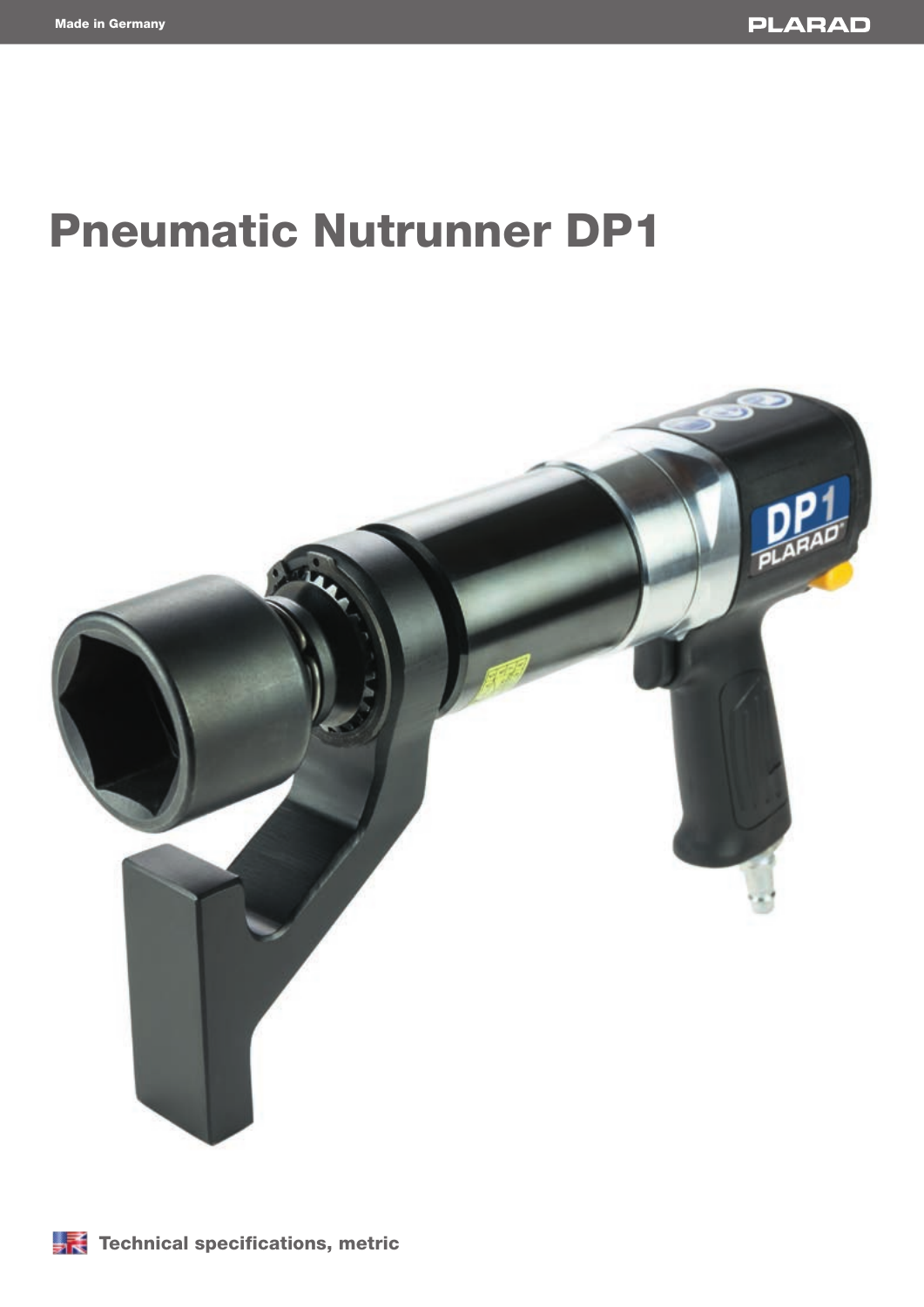### The new generation – DP1

#### **Our new brawny pneumatic nutrunner DP1 is shorter and more slender than its predecessor DPM.**

- The 5 new manufactured sizes of the DP1 replace the DPM in the respective performance categories and provide a torque range of 125 - 3,600 Nm.
- Pneumatic nutrunners by Plarad are designed for continuous operation in different application ranges in the fields of installation, maintenance and production. The DP1 is also suited for various tasks in the oil and gas industry or in the mining industry.
- The low-vibration technology protects the user's muscles and joints and effectively prevents the development of HAVS (Hand-Arm Vibration Syndrome).
- The low weight and the sophisticated ergonomic profile ensure an excellent handling.
- The gearbox is designed to sustain a constant load.
- The drive rotates 360°.



DP1 - robust and reliable in everyday use

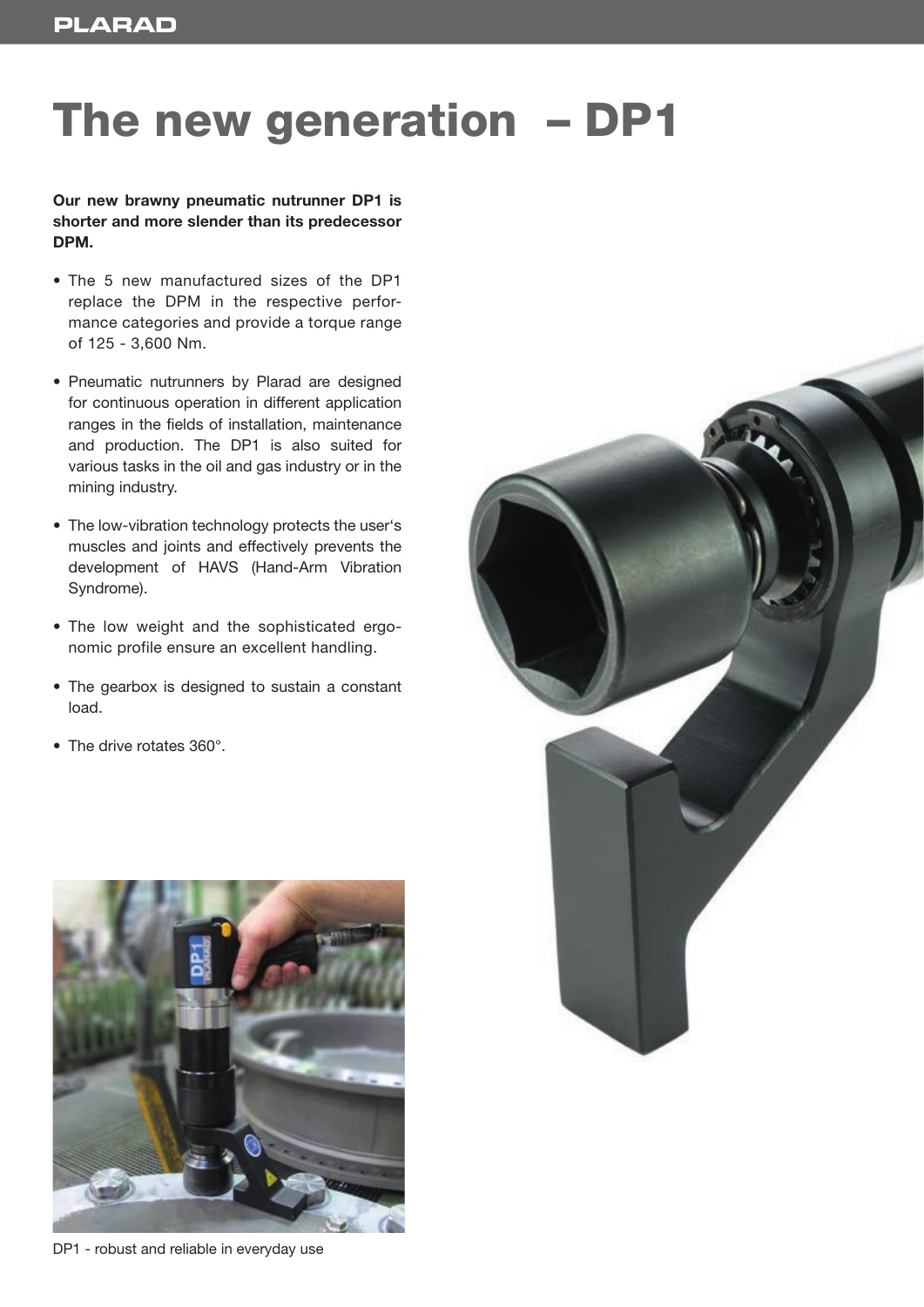



#### **TC1 – the mobile measuring unit**

Torque Control monitors the torque and thus the on-site bolting process. The system works without cables and is compatible with Plarad's current nutrunner program.



#### **Pressure regulation unit** The desired torque can be set at the pressure regulation unit in accordance with the value listed in the included torque table.



| Typ           | <b>Pressure</b><br>p (bar) | Torque range<br>(Nm) | <b>Speed</b><br>n (rpm)* | <b>A</b><br>(mm) | в<br>(mm) | G.<br>(mm) | ØD<br>(mm) | E<br>(mm) | ы<br>(mm) | l E<br>Output<br>drive | Weight<br>(kg) |
|---------------|----------------------------|----------------------|--------------------------|------------------|-----------|------------|------------|-----------|-----------|------------------------|----------------|
| <b>DP1-05</b> | 6                          | $125 - 500$          | 55                       | 281              | 177       | 72         | 68,5       | 144,5     | 60,5      | $\frac{3}{4}$ "        | 4,7            |
| <b>DP1-10</b> | 6                          | $250 - 1.000$        | 27,5                     | 297              | 177       | 72         | 68,5       | 144,5     | 60,5      | $\frac{3}{4}$ "        | 4,9            |
| <b>DP1-20</b> | 6                          | $380 - 2.000$        | 7,2                      | 321              | 177       | 72         | 80         | 132       | 61,5      | 1"                     | 6,0            |
| <b>DP1-30</b> | 6                          | $580 - 3.000$        | 4,2                      | 337              | 177       | 72         | 80         | 132       | 61,5      | $\mathbf{H}$<br>1.     | 6,6            |
| <b>DP1-36</b> | 6                          | 760 - 3.600          | 3,6                      | 337              | 177       | 72         | 80         | 132       | 61,5      | Ш                      | 6,6            |